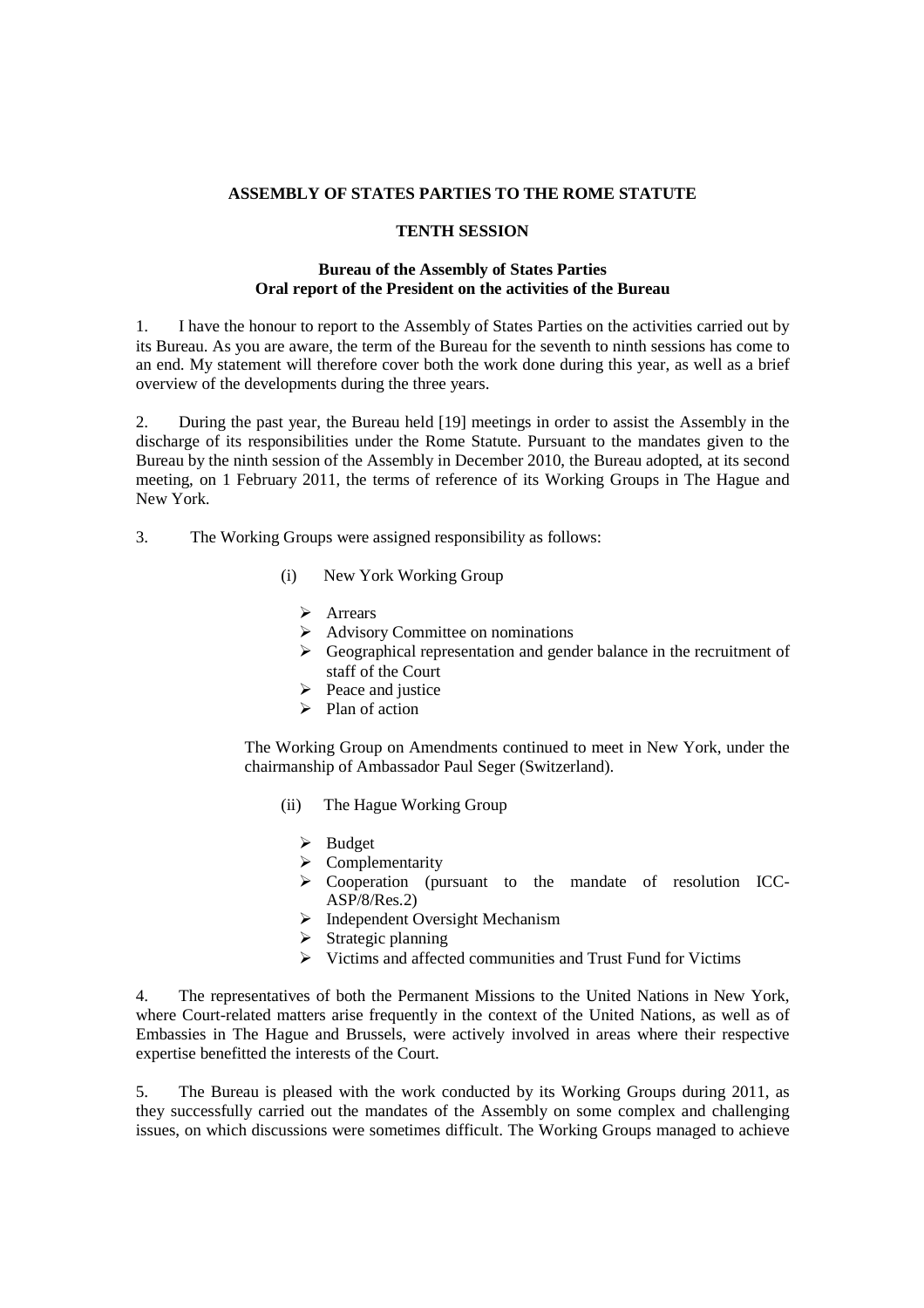consensus among States Parties on very many of these mandates, and have made recommendations to the Assembly regarding the future work.

6. The Study Group on Governance, established within The Hague Working Group pursuant to resolution ICC-ASP/9/Res.2, to conduct a structured dialogue between States and the Court has had a fruitful dialogue on the specific issues of the relationship between the Court and the Assembly; strengthening the institutional framework within the Court; and on increasing the efficiency of the criminal process. The Bureau is likewise pleased with the outcome of its work and would favour the continuation of its work.

7. I wish to express my appreciation for the work carried out by the two Vice-Presidents of the Assembly, Ambassador Jorge Lomónaco (Mexico) and Ambassador Simona Mirela Miculescu (Romania). Throughout their tenure, the Vice-Presidents served as Coordinators of the respective Working Groups of the Bureau and their support has been instrumental in advancing the consideration of the issues in these forums. I also wish to express my appreciation to the Chairman of the Study Group on Governance, Ambassador Pieter de Savornin Lohman (Netherlands), under whose leadership the Study Group made significant progress.

8. The Hague Working Group has, under the leadership of its Coordinator, Vice-President Ambassador Jorge Lomónaco (Mexico), and the respective facilitators, Ambassador Jean-Marc Hoscheit (Luxembourg), Ambassador Klaus Korhonen (Finland), Ambassador Mary Whelan (Ireland), Ms. Miia Aro-Sánchez (Finland), Mr. Cyril Borlé (Canada), Ms. Yolande Dwarika (South Africa), Mr. Christian Nygård Nissen (Denmark), and, until October 2011, Ms. Nataša Šebenik (Slovenia), made substantial progress on the issues within its mandate. The Working Group has enabled the Bureau to submit for the Assembly's consideration the reports and recommendations on the respective issues on its agenda.

9. The Study Group on Governance considered the issues which it identified as being priorities under the guidance of the Chair, Ambassador de Savornin Lohman, and the three focal points, Mr. Kanbar Hossein Bor (United Kingdom), Mr. Guillaume Michel (Mexico) and Mr. Yoshiki Ogawa (Japan), respectively, and made recommendations which the Assembly will consider at this session, including on the amendment of the Rules of Procedure and Evidence.

10. As regards the New York Working Group, the Coordinator, Ambassador Simona Miculescu, has provided valuable guidance on the issues on the agenda of the Working Group. With the assistance of the very able facilitators, Ms. Glenna Cabello de Daboin (Venezuela (Bolivarian Republic of)), Ms. Oana Florescu (Romania), Ms. Fernanda Millicay (Argentina), Mr. Zénon Mukongo Ngay (Democratic Republic of the Congo), Ms. Francisca M. Pedrós-Carretero (Spain), and Mr. Yukihiro Wada (Japan), the Working Group conducted its deliberations on the issues assigned to it. This has enabled the Bureau to submit for the Assembly's consideration the respective reports and recommendations on the issues within its mandate.

11. The appointment of the Assembly's Vice-Presidents based in New York and The Hague as the Coordinators of the respective Working Groups of the Bureau proved a very valuable tool for ensuring continuity in providing effective guidance to the Groups, thus contributing to the successful outcome of their work during the year.

12. For my own part, in my capacity as President, I visited a number of States, where I met with high-level officials and participated in meetings, seminars and briefings.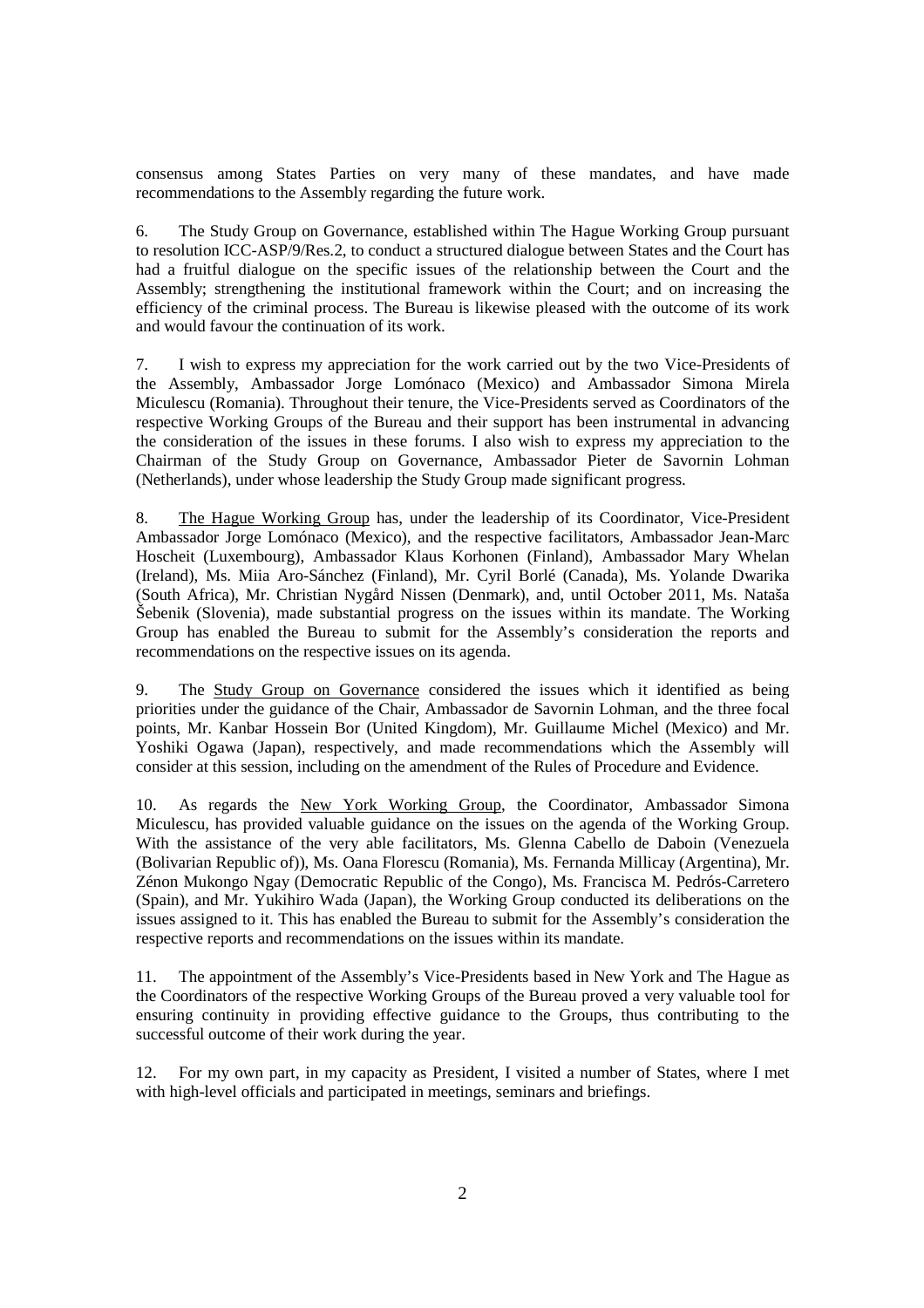13. I visited Addis Ababa, Ethiopia, on 24 to 26 January, as part of the efforts to enhance dialogue and facilitate the exchange of views with the African Union Commission, with African and other States Parties to the Rome Statute, as well as the United Nations in Addis Abeba. I met with a number of interlocutors including the African Union Commission Chairperson, H.E. Mr. Jean Ping, the Head of the United Nations Office to the African Union; Assistant-Secretary-General Zachary Muburi-Muita, and the Head of the European Delegation to the African Union, Ambassador Koen Vervaeke, as well as representatives of several African and European States Parties representatives based in Addis Ababa.

14. On 27 to 28 January 2011, I visited Nairobi, Kenya, where I held consultations with ministers and other Government officials, members of Parliament and had meetings with civil society and the media on Court-related issues.

15. On 10 and 11 February 2011 I visited London for meeting with officials from the Foreign and Commonwealth Office, as well as Chatham House .

16. I also met with H.E. Mr. José Miguel Insulza, Secretary-General of the Organization of American States on 10 March 2011 in Washington D.C. and discussed the universality of the Court as a means to combat impunity for the most serious crimes of concern to the international community. On 8 April I took part in a meeting in Washington D.C. of the International Bar Association.

17. Furthermore, I participated in the CARICOM regional seminar on the Rome Statute of the ICC, held on 16 and 17 May 2011 in Port of Spain, organized by the Government of Trinidad and Tobago, with the support of the Commonwealth Secretariat and the assistance of the Secretariat of the Assembly of States Parties to the Rome Statute ("Assembly"). This regional seminar was part of its Review Conference pledge to promote the universality of the Rome Statute.

18. On 24 and 25 May, I participated in the first regional conference on the International Criminal Court, held in Doha, Qatar, which was sponsored by the League of Arab States and the State of Qatar.

19. I visited Botswana from 6 to 8 July 2011 and met with, inter alia, the President of Botswana, H.E. Mr. Ian Khama, as well as the Attorney-General, Ms. Athalia Molokomme. I also participated in the International Media Conference entitled "The battle against impunity: chinks in the armor?"

20. My work also took me to The Hague on three occasions, during which I held productive retreats with the heads of organs of the Court, other Court officials, the Vice-President, Ambassador Jorge Lomonaco, met informally with some of the judges of the Court, as well as held meetings with the the diplomatic community, including The Hague-based Friends of the Court, and met with civil society representatives. During my October 2011 visit, I also held a meeting with the staff of the Court, organized by the Staff Council. These visits provided the opportunity to discuss key issues including the current and future relationship between the Court and the United Nations, in particular in light of the latest referrals by the Security Council; aspects of the work of the Court with relevance to its budget, including the budget cycle; possibilities to expedite judicial proceedings; the Assembly's Study Group on Governance; other topics concerning the relationship between the Assembly and the Court. I participated in a seminar organized by the University of Leiden, Grotius Centre, on the implications of the 2010 Review Conference, as well as in a one-day meeting of the Study Group on Governance,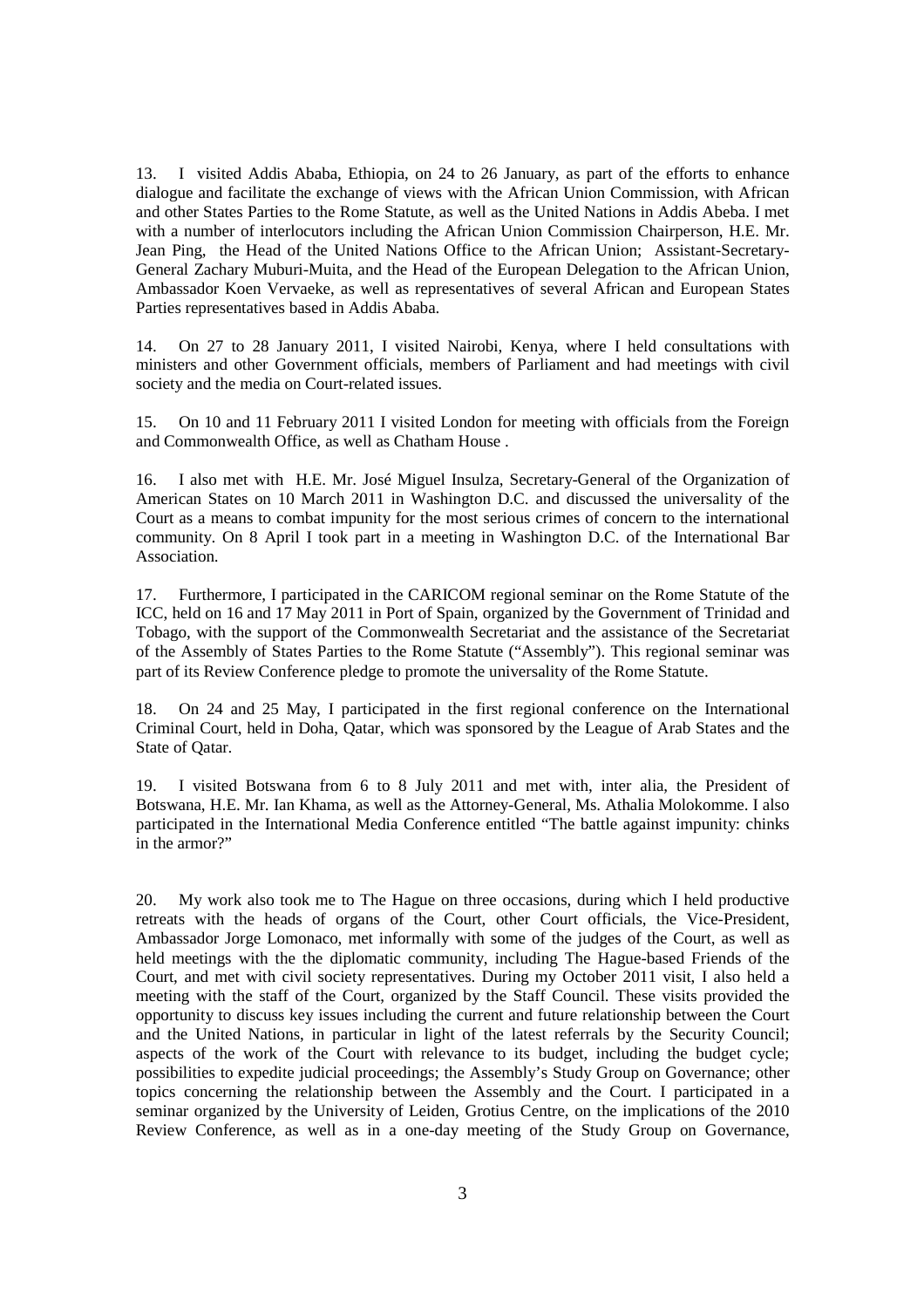organized by the Embassy of the United Kingdom, entitled "A dialogue on the institutional review of the governance framework of the Assembly of States Parties". These seminars and meetings were a vehicle for closer interaction with The Hague-based delegations and experts in the field of international criminal law, and enabled us to share strategic views on the way forward on some key issues facing the Assembly. I would encourage future discussions in such informal settings, as they help clarify positions on the different challenges for the Assembly and the Court and provide a forum for the informal discussion of possible solutions.

21. During my June and October visits I convened Bureau meetings in The Hague, to disucss issues that included interim premises and the Independent Oversight Mechanism, as well provided an update on the work of the Search Committee for the position of Prosecutor. This was an excellent opportunity to strengthen the link between New York and The Hague, as Bureau meetings have traditionally been held in New York, except when the Assembly sessions are held in The Hague. I would certainly recommend that this practice be continued, as it allows Bureau delegations based in both capitals to have the opportunity to participate directly in the decisionmaking of the Bureau, and could foster a greater sense of ownership.

22. Furthermore, from 16 to 18 October 2011, a group of three dozen senior policy-makers participated in a retreat on the future of the International Criminal Court organized in Triesenberg, by the Government of Liechtenstein with the support of the Liechtenstein Institute on Self-Determination at Princeton University. H.S.H. Hereditary Prince Alois von und zu Liechtenstein and Foreign Minister of Liechtenstein, H.E. Aurelia Frick, addressed the participants.

23. As in previous years, I have also taken advantage of the presence of ministers and highlevel officials in New York during the General Debate of the United Nations General Assembly to hold meetings with States Parties and others. This year, I met with the Minister of Foreign Affairs of Botswana, H.E. Mr. Phandu T. C. Skelemani, the delegation of Palestine as well as officials from the Netherlands.

24. Returning to the work of the Assembly, the Bureau discussed and made decisions and recommendations on organizational aspects of the tenth session of the Assembly, including agreeing to, inter alia, hold a general debate to promote an exchange of views on issues of relevance to the Court. Furthermore, the Bureau took a number of procedural and substantive decisions, including on the election of the Prosecutor, of six judges of the Court and of six members of the Committee on Budget and Finance.

25. The Search Committee for the position of Prosecutor, established by the Bureau during the ninth session of the Assembly in December 2010, composed of five members representing each regional group, and mandated to facilitate the nomination and election, by consensus, of the next Prosecutor, submitted its report to the 25 October meeting of the Bureau. It is heartening that all the interviewees and States Parties have expressed their appreciation for the work of the Committee and the process followed. On behalf of the Assembly, I thank all members of the Committee for their valuable contribution.

26. In the context of the Assembly's responsibility under article 112, paragraph 2, of the Rome Statute to consider, pursuant to article 87 of the Statute, any question relating to non-cooperation, and given the decisions of the Pre-Trial Chamber in this regard, the Bureau considered, under the leadership of Mr. Stefan Barriga (Liechtenstein), possible procedures to address instances of noncooperation. As the work of the Court expands, it becomes increasingly urgent for States to carry out their statutory obligations of cooperation with the Court.